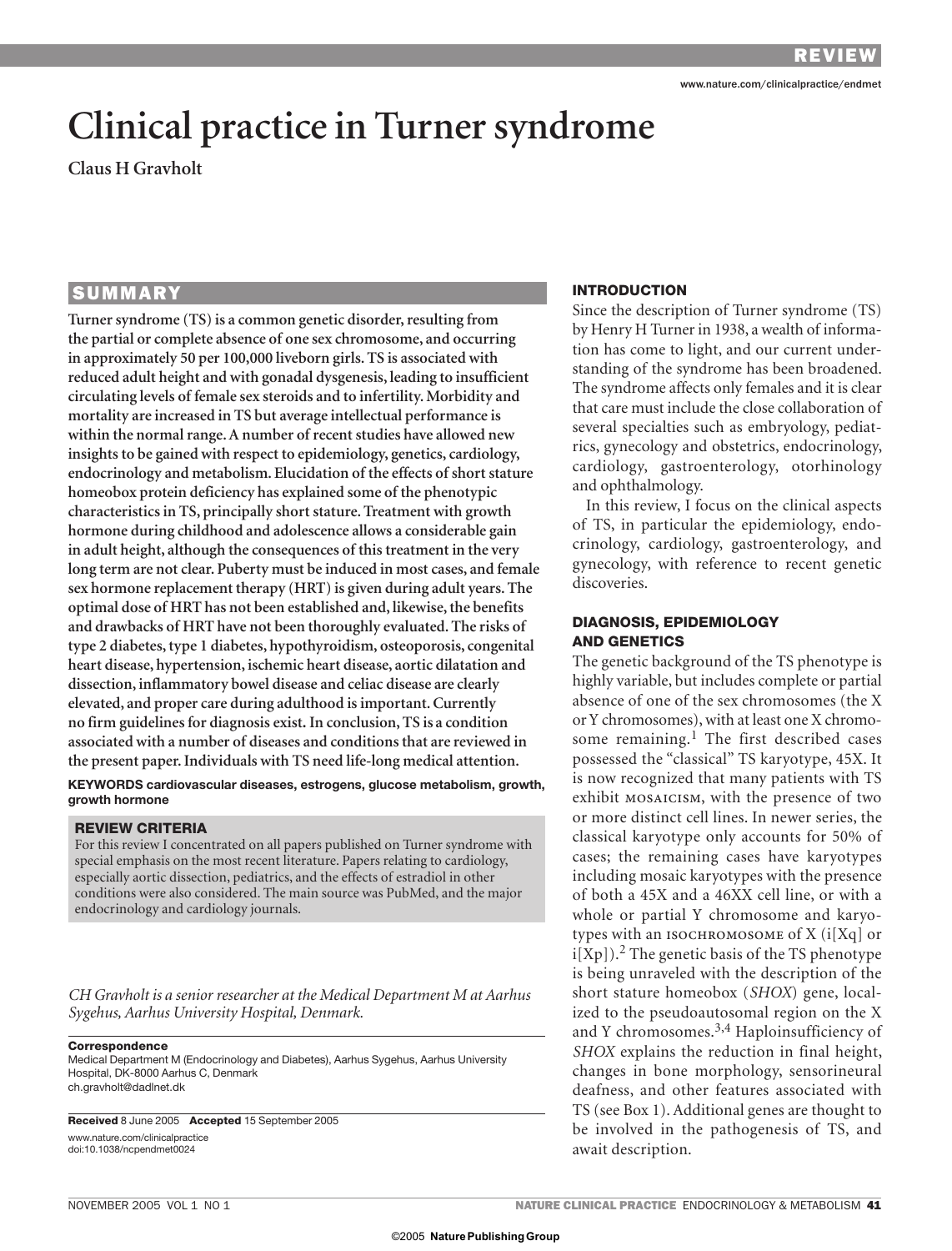www.nature.com/clinicalpractice/endmet

#### **GLOSSARY MOSAICISM**

The presence in an individual of two or more unique cell lines, differing by genotype or chromosome complement

#### **ISOCHROMOSOME**

A chromosome resulting from fusion of identical chromosome arms, potentially leading to monosomy of one arm and trisomy of the other

#### **Box 1** Short stature homeobox (*SHOX*) gene haploinsufficiency.

Haploinsufficiency of *SHOX* probably explains a large proportion of the recorded deficit in height (short stature), and probably also explains the short fourth metacarpal, cubitus valgus, Madelung deformity, mesomelic growth, high arched palate, micrognathia, sensorineural deafness and dysproportionality of skeletal size. Haploinsufficiency of *SHOX* probably does not explain the entire deficit in final height, and also probably not the congenital cardiovascular malformations and endocrine disturbances, estrogen deficiency and infertility, increased mortality and other stigmata known to appear in Turner syndrome. *SHOX* is expressed in the pancreas but it is unknown whether this explains the β-cell dysfunction seen in Turner syndrome.

The prenatal prevalence of TS is much higher than the postnatal prevalence,<sup>2</sup> and there is a well-described increased intrauterine mortality.<sup>5</sup> Prenatal diagnosis of TS is not always correct; therefore, a more precise diagnosis should include high-resolution ultrasound or fetal echocardiography, and other modern modalities. A European multicenter study found a termination rate of 66%, which suggests that most diagnosed fetuses with TS are legally aborted.<sup>6</sup> That study confirmed previous studies showing legal abortion rates of  $60-80\%$ ;<sup>2</sup> however, only a fraction of girls with TS (less than 10%) will be diagnosed prenatally.<sup>2</sup>

Figures for the prevalence of TS are based on a number of cytogenetic studies with estimates ranging from  $25-210$  per 100,000 females,<sup>7</sup> and a hypothetical proportion of about 50 per 100,000 girls in white populations might be agreed upon (Figure 1).

Most postnatal diagnoses are made at birth (15%), during teenage years (26%), and during adulthood (38%), with the remainder being diagnosed during childhood;<sup>8</sup> this represents a substantial delay in diagnosis for the majority of patients (Figure 2). Interestingly, the most common trigger for diagnosis during infancy is lymphedema (97% of cases), and during childhood and adolescence is short stature (82% of cases).

Morbidity is clearly increased in TS. In a study of all women in Denmark that compared

all diagnosed females with TS with the background population of women, we calculated incidence rates for diseases that are suspected to occur with increased frequency in TS.<sup>9</sup> The relative risk (RR) of an endocrine diagnosis in TS patients is significantly increased to 4.9 (95% CI 3.6–6.4), which is accounted for by a significantly increased risk of hypothyroidism (RR 5.8; CI 1.2–16.9), type 1 diabetes mellitus (RR 11.6; CI 5.3–22.0), and type 2 diabetes mellitus (T2DM, RR 4.4; CI 2.4–7.7). The risks of ischemic heart disease and arteriosclerosis (RR 2.1; CI 1.2–3.3), hypertension (RR 2.9; CI 1.2–6.0), and vascular disease of the brain (RR 2.7; CI 1.04–5.30), were significantly increased. The risk of other conditions such as cirrhosis of the liver (RR 5.7; CI 1.6–14.6), osteoporosis (RR 10.1; CI 2.2–30.9), and fractures (RR 2.16; CI 1.50–3.00) was also significantly increased, as were the risks for congenital malformations of the heart, of the urinary system, and of the face, ears, and neck. The RR for all cancers was 1.35 (CI 0.70–2.35), however, with only the risk of colonic and rectal cancers being significantly elevated (RR 4.94; CI 1.02-14.45).<sup>9,10</sup> Congenital malformations are most frequent among women with the 45X karyotype, whereas endocrine diseases, acquired heart disease, hypertension, and arteriosclerosis are more frequent in women with other TS karyotypes.<sup>9</sup>

Mortality is also increased in TS. In a British cohort study, the RR of premature death was increased to 4.2 (CI 3.2–5.4),<sup>11</sup> with increases due to diseases in the nervous, digestive, cardiovascular, respiratory and genitourinary systems. The number of deaths due to cancer was comparable to that in other women, corroborating morbidity studies. Earlier, Price *et al*. 12 also found overall mortality to be increased threefold, especially in females with congenital malformations. Furthermore, aortic dissection was a frequent cause of death. Omitting patients with congenital malformations from the statistical analysis reduced the mortality ratios to normal levels.

TS is characterized clinically and no firm guidelines for diagnosis exist;<sup>13</sup> however, the cardinal features include growth retardation with reduced adult height (with or without additional phenotypic features) and, except in rare cases, gonadal insufficiency and infertility. Congenital malformations and conditions that are often seen in TS are given in Table 1 with tentative frequencies.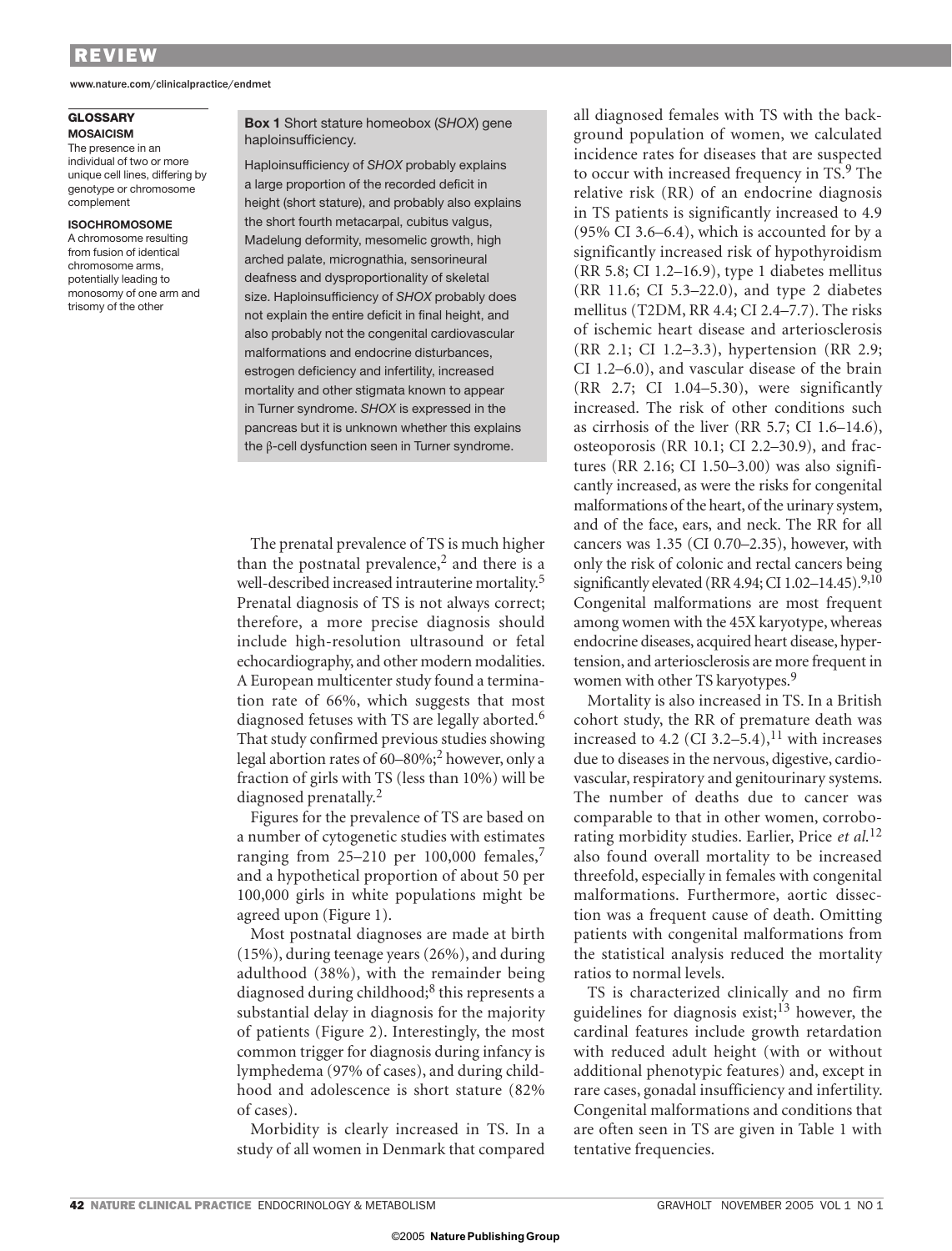www.nature.com/clinicalpractice/endmet

## **OVARIAN INSUFFICIENCY**

Early ovarian demise is seen in most patients with TS, and estrogen insufficiency ensues. The germ-cell count of a fetus with TS is normal until week 18 of gestation, after which accelerated degeneration takes place.<sup>14</sup> High levels of folliclestimulating hormone (FSH) and luteinizing hormone (LH) are present in early childhood (2–5 years) and after the time of normal onset of puberty (11 years).15 In adulthood the levels of FSH and LH are increased to menopausal levels. Many untreated girls show signs of puberty or have regular periods for varying lengths of time.<sup>16</sup> This might be explained by new data showing that follicles can still be found in girls 12–19 years of age, even in some 45X patients.17 Understanding the processes involved in early follicular apoptosis (programmed cell death) in TS might in the future lead to development of a treatment that can spare the follicles and maintain fertility. Despite recent advances it is still not clear why accelerated apoptosis takes place in early TS, and it might indeed occur via more than one pathway. 'Death by defect' and apoptosis due to faulty meiotic pairing are theories that could possibly be explanatory,  $18$  but low levels of growth factors (including insulin-like growth factor 1 and insulin) or high levels of LH could also contribute.19

The ideal timing of endocrine therapy allows induction of puberty in conjunction with the patient's peers to avoid social problems at school because of delayed physical and psychologic development. This would also allow optimal bone mineralization to take place (see below). In most normal girls puberty starts around 12 years of age. Since 30% of girls with TS undergo some spontaneous pubertal development and 2–5% have spontaneous menses and might achieve pregnancy without medical intervention,16,20 signs of puberty should be looked for before starting estrogen therapy. When FSH and LH are clearly elevated and clinical signs of puberty are absent, pubertal induction should be started. It can be postponed for a while, if the individual patient does not suffer from psychologic distress because of lack of signs of puberty when comparing herself to peers. If spontaneous pubertal development occurs, it is in most cases followed by progressive premature ovarian failure.

In order to induce pubertal development, the dosing and timing of estrogen therapy should aim at mimicking normal pubertal development. Doses should be individualized, starting with



**Figure 1** Prevalence of Turner syndrome by year of birth (1970–1993) in Denmark. Black bars illustrate the prevalence when studied in 1996; gray bars illustrate the prevalence when studied in 2002, indicating the consistent rise in the diagnosis of Turner syndrome, even after the age of 20 years. The data underline the fact that Turner syndrome is often diagnosed late, and do not indicate a true increase in prevalence. Data are from the Danish Central Cytogenetic Register.





very low doses of estrogen as monotherapy, which can be monitored in terms of the development of secondary sex characteristics, serum LH and FSH, bone maturation or uterine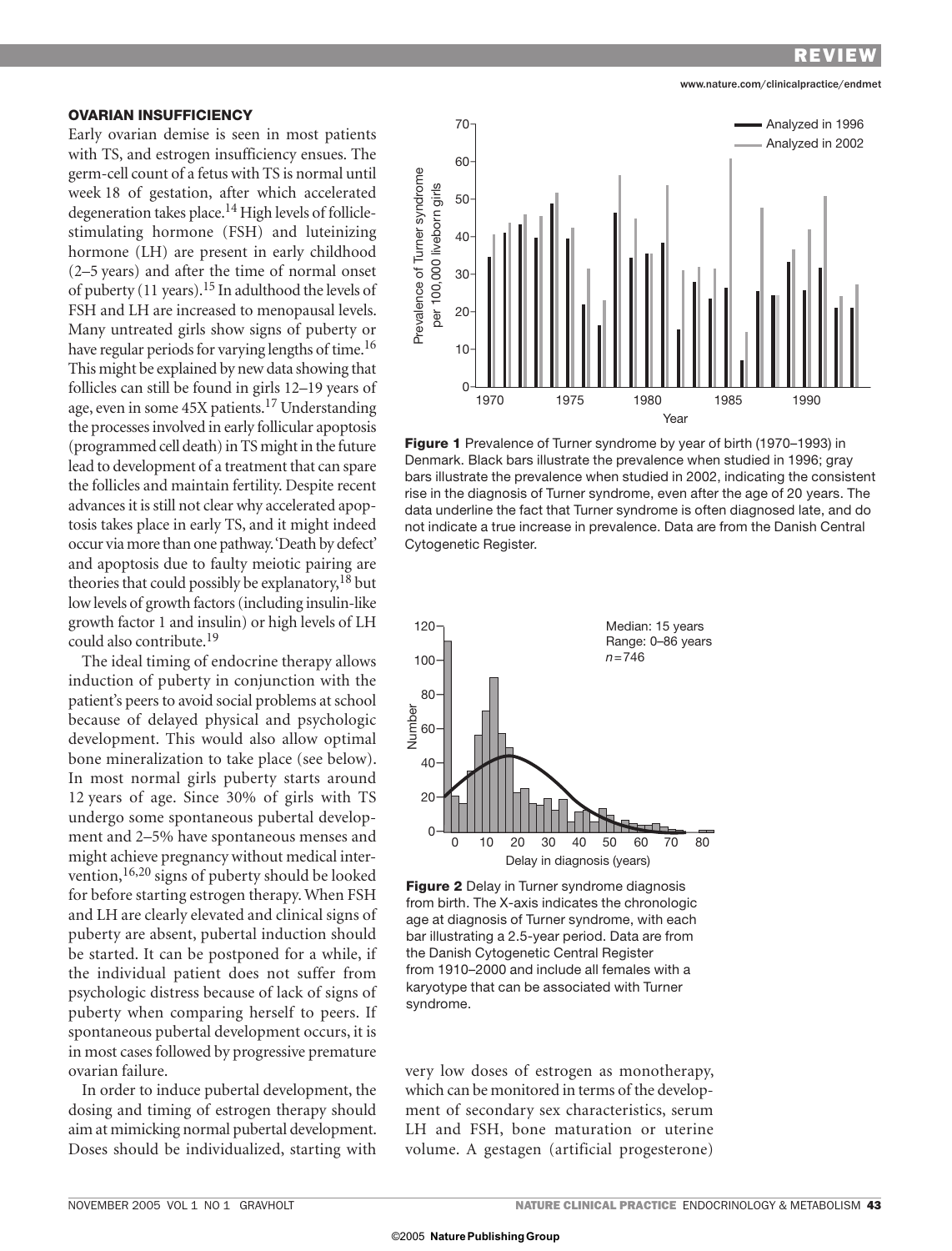www.nature.com/clinicalpractice/endmet

| Retarded growth and reduced adult height<br>95-100<br>Height<br>Gonadal<br>No pubertal development<br>85<br>98<br>Infertility<br>Chronic estrogen deficiency<br>$95 - 98$<br>?<br>Androgen insufficiency<br>Endocrine<br>Glucose intolerance<br>$15 - 50$<br>10<br>Type 2 diabetes mellitus<br>$\overline{?}$<br>Type 1 diabetes mellitus<br>Thyroiditis and hypothyreosis<br>15<br>Hypertension<br>50<br>Android body composition<br>?<br>Gastrointestinal and hepatic<br>Elevated hepatic enzymes<br>$50 - 80$<br>Celiac disease<br>8<br>$2 - 3$<br>Inflammatory bowel disease<br>Eyes<br>Epicanthus<br>20<br>20<br>Nearsightedness<br>Strabismus<br>15<br><b>Ptosis</b><br>10<br>Infection of middle ear<br>Ears<br>60<br>30<br>Hearing defects<br>15<br>Deformity of external ear<br>Mouth<br>Micrognathia (small mandibular bone)<br>60<br>High arched palate<br>35<br>?<br>Abnormal dental development<br><b>Neck</b><br>Low posterior hairline<br>40<br>Broad short-appearing neck<br>40<br>25<br>Pterygium colli (webbed neck)<br>Excess loose skin in the back of the neck of newborns<br>25<br>Thorax<br>30<br>Broad chest (shield chest) with widely spaced nipples<br>Inverted nipples<br>5<br>Skin, nails, and hair<br>Increased skin ridge count<br>30<br>Lymphedema of hands and feet at birth (or later)<br>25<br>25<br>Multiple pigmented nevi<br>10<br>Nail hypoplasia | Frequency (%) |
|------------------------------------------------------------------------------------------------------------------------------------------------------------------------------------------------------------------------------------------------------------------------------------------------------------------------------------------------------------------------------------------------------------------------------------------------------------------------------------------------------------------------------------------------------------------------------------------------------------------------------------------------------------------------------------------------------------------------------------------------------------------------------------------------------------------------------------------------------------------------------------------------------------------------------------------------------------------------------------------------------------------------------------------------------------------------------------------------------------------------------------------------------------------------------------------------------------------------------------------------------------------------------------------------------------------------------------------------------------------------------------------|---------------|
|                                                                                                                                                                                                                                                                                                                                                                                                                                                                                                                                                                                                                                                                                                                                                                                                                                                                                                                                                                                                                                                                                                                                                                                                                                                                                                                                                                                          |               |
|                                                                                                                                                                                                                                                                                                                                                                                                                                                                                                                                                                                                                                                                                                                                                                                                                                                                                                                                                                                                                                                                                                                                                                                                                                                                                                                                                                                          |               |
|                                                                                                                                                                                                                                                                                                                                                                                                                                                                                                                                                                                                                                                                                                                                                                                                                                                                                                                                                                                                                                                                                                                                                                                                                                                                                                                                                                                          |               |
|                                                                                                                                                                                                                                                                                                                                                                                                                                                                                                                                                                                                                                                                                                                                                                                                                                                                                                                                                                                                                                                                                                                                                                                                                                                                                                                                                                                          |               |
|                                                                                                                                                                                                                                                                                                                                                                                                                                                                                                                                                                                                                                                                                                                                                                                                                                                                                                                                                                                                                                                                                                                                                                                                                                                                                                                                                                                          |               |
|                                                                                                                                                                                                                                                                                                                                                                                                                                                                                                                                                                                                                                                                                                                                                                                                                                                                                                                                                                                                                                                                                                                                                                                                                                                                                                                                                                                          |               |
|                                                                                                                                                                                                                                                                                                                                                                                                                                                                                                                                                                                                                                                                                                                                                                                                                                                                                                                                                                                                                                                                                                                                                                                                                                                                                                                                                                                          |               |
|                                                                                                                                                                                                                                                                                                                                                                                                                                                                                                                                                                                                                                                                                                                                                                                                                                                                                                                                                                                                                                                                                                                                                                                                                                                                                                                                                                                          |               |
|                                                                                                                                                                                                                                                                                                                                                                                                                                                                                                                                                                                                                                                                                                                                                                                                                                                                                                                                                                                                                                                                                                                                                                                                                                                                                                                                                                                          |               |
| 5<br>Vitiligo<br>5<br>Alopecia                                                                                                                                                                                                                                                                                                                                                                                                                                                                                                                                                                                                                                                                                                                                                                                                                                                                                                                                                                                                                                                                                                                                                                                                                                                                                                                                                           |               |
| <b>Skeletal</b><br>Bone age retardation<br>85<br>Decreased bone mineral content<br>$50 - 80$<br>50<br>Cubitus valgus<br>Short fourth metacarpal<br>35<br>35<br>Genu valgum<br>Congenital hip luxation<br>20<br>10<br>Scoliosis<br>Madelung deformity<br>5                                                                                                                                                                                                                                                                                                                                                                                                                                                                                                                                                                                                                                                                                                                                                                                                                                                                                                                                                                                                                                                                                                                                |               |
| Cardiac<br>Bicuspid aortic valves<br>$14 - 34$<br>$7 - 14$<br>Coarctation of the aorta<br>Aortic dilation/aneurysm<br>$3 - 42$                                                                                                                                                                                                                                                                                                                                                                                                                                                                                                                                                                                                                                                                                                                                                                                                                                                                                                                                                                                                                                                                                                                                                                                                                                                           |               |
| Renal<br>Horseshoe kidney<br>10<br>Abnormal positioning or duplication of renal pelvis,<br>15<br>ureters or vessels<br>Renal aplasia<br>3                                                                                                                                                                                                                                                                                                                                                                                                                                                                                                                                                                                                                                                                                                                                                                                                                                                                                                                                                                                                                                                                                                                                                                                                                                                |               |
| Psychosocial <sup>a</sup><br><b>Emotional immaturity</b><br>~140<br>Specific learning problems<br>~140<br>Mental problems<br>~25<br>Neurocognitive deficits<br>?                                                                                                                                                                                                                                                                                                                                                                                                                                                                                                                                                                                                                                                                                                                                                                                                                                                                                                                                                                                                                                                                                                                                                                                                                         |               |
| Other<br>Poor thriving during first year of life<br>50                                                                                                                                                                                                                                                                                                                                                                                                                                                                                                                                                                                                                                                                                                                                                                                                                                                                                                                                                                                                                                                                                                                                                                                                                                                                                                                                   |               |

aThe data are inconsistent, and these percentages should be viewed with caution.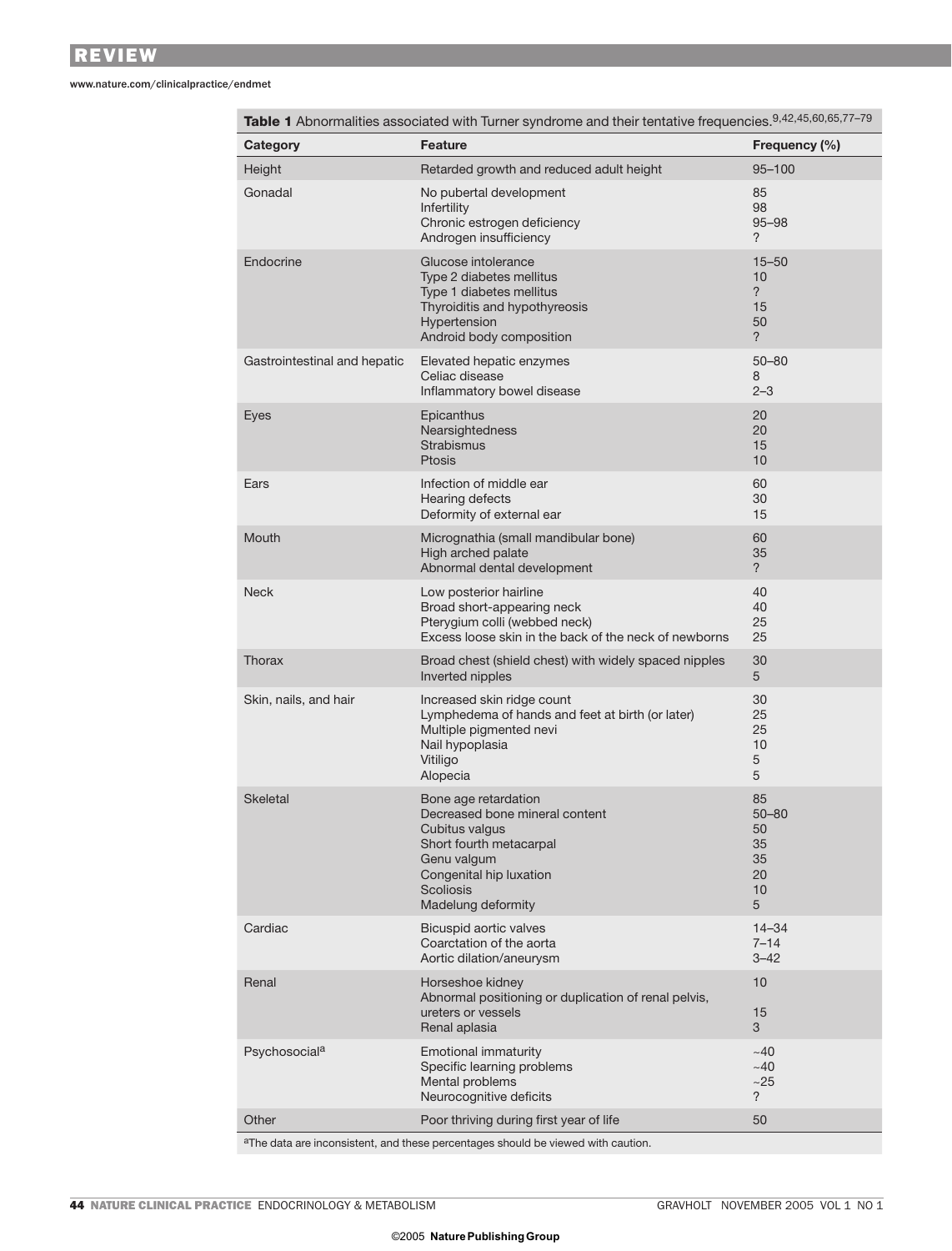#### www.nature.com/clinicalpractice/endmet

**GLOSSARY INSULIN RESISTANCE** A metabolic state characterized by an impairment in the ability to clear glucose at a given plasma insulin concentration

is added when breakthrough bleeding occurs. Estrogen therapy should be coordinated with the use of growth hormone (GH); these treatments should be individualized for each patient, so as to optimize both growth and pubertal development. When growth is a priority, delaying estrogen therapy is an option, to avoid compromising adult height; $^{21}$  however, recent growth-promoting trials have documented that a physiologic timing of estrogen therapy does not compromise adult height, when GH therapy is started early and dose is increased stepwise (see below).  $22,23$ 

Proper estrogen replacement during puberty has positive effects on motor speed, and on verbal and nonverbal memory and processing.24 Females with Turner syndrome present with a particular neurocognitive profile, with impaired performance on motor tasks and impaired visual-spatial ability, but normal verbal skills.25 The deficits in cognition are probably caused by haploinsufficiency of X-linked genes that normally escape X-in activation, and these putative genes await further description.<sup>26</sup>

Infertility is rated by women with TS as the most prominent problem associated with the syndrome.27 Oocyte donation is an option in many countries. The most recent studies show good results comparable to oocyte donation in other groups of patients.28 Prolonged treatment with high daily doses of estradiol (4–6 mg or up to 8 mg of 17β-estradiol) might better prepare the uterus for implantation by increasing uterine size and endometrial thickness.28

Women with TS exhibit androgen insufficiency due to lack of the ovarian component of hormone production (especially testosterone), although the androgen contribution from the adrenals is intact.<sup>29</sup> So far substitution therapy with androgens has not been evaluated in women with TS.

## **DECREASED STATURE IN TURNER SYNDROME**

Final height is decreased in TS, and this fact forms the basis for growth-promoting therapy in TS. Growth is already decreased *in utero*, and is slow during childhood.<sup>30</sup> The normal pubertal growth spurt is absent, even in girls with spontaneous puberty.<sup>31</sup>

Children with TS are given GH as a strategy to increase their final height regardless of whether there is a lack of GH or insulin-like growth factor 1, its effector hormone. Several studies suggest that GH production is reduced,  $32,33$  whereas others have found a normal GH secretion.<sup>34</sup>

Two studies have shown that final height can be almost normalized when an escalating dosing regime is used, and if GH treatment is started at an early age (4–6 years).<sup>22,35</sup> Results of the recent Canadian randomized controlled trial also demonstrated that final height could be enhanced by a mean of 7.2 cm, using a rather conservative dosing regime. Since it is the first randomized trial (and probably the only one ever to be conducted), it adds very important validity to the use of GH in this disease entity. These recent studies have emphasized four aspects of the findings from previous studies: an early start of GH treatment is important; es calating dosing regimes can overcome the waning effect of GH treatment observed after 1–2 years of administration; starting pubertal induction with estrogen at an age appropriate in comparison with the peers of the girls who have TS does not compromise growth; and a normal adult height can be attained in TS.

Treatment with GH seems to be safe in TS, but since large doses have recently been introduced, continued monitoring is also needed after termination of GH treatment in order to detect any late untoward effects of the treatment. GH induces insulin resistance, which subsides after treatment,<sup>36</sup> but since T2DM is already very frequent in patients with TS, there have been fears that an increase in T2DM could be seen due to treatment. GH treatment does not seem to affect blood pressure or left-ventricle morphology, $37$  but increases the risk of otitis media and joint disorders.23,38

Body composition is highly distinctive in TS,<sup>39</sup> and might be considered disproportionate. It has been feared that GH treatment might lead to further changes in morphology, causing a disproportionate increase in the size of the feet and hands of adolescents with TS,<sup>40</sup> and more research will be needed in this area.

#### **TURNER SYNDROME AND THE HEART**

Much of the increased morbidity and mortality noted in TS is attributable to a range of heart conditions. Some of these are congenital and others are acquired.

TS is associated with congenital malformations such as coarctation of the aorta, other congenital malformations of the heart, and with horseshoe kidney and pterygium colli<sup>41,42</sup> (Figure 3).<sup>43</sup>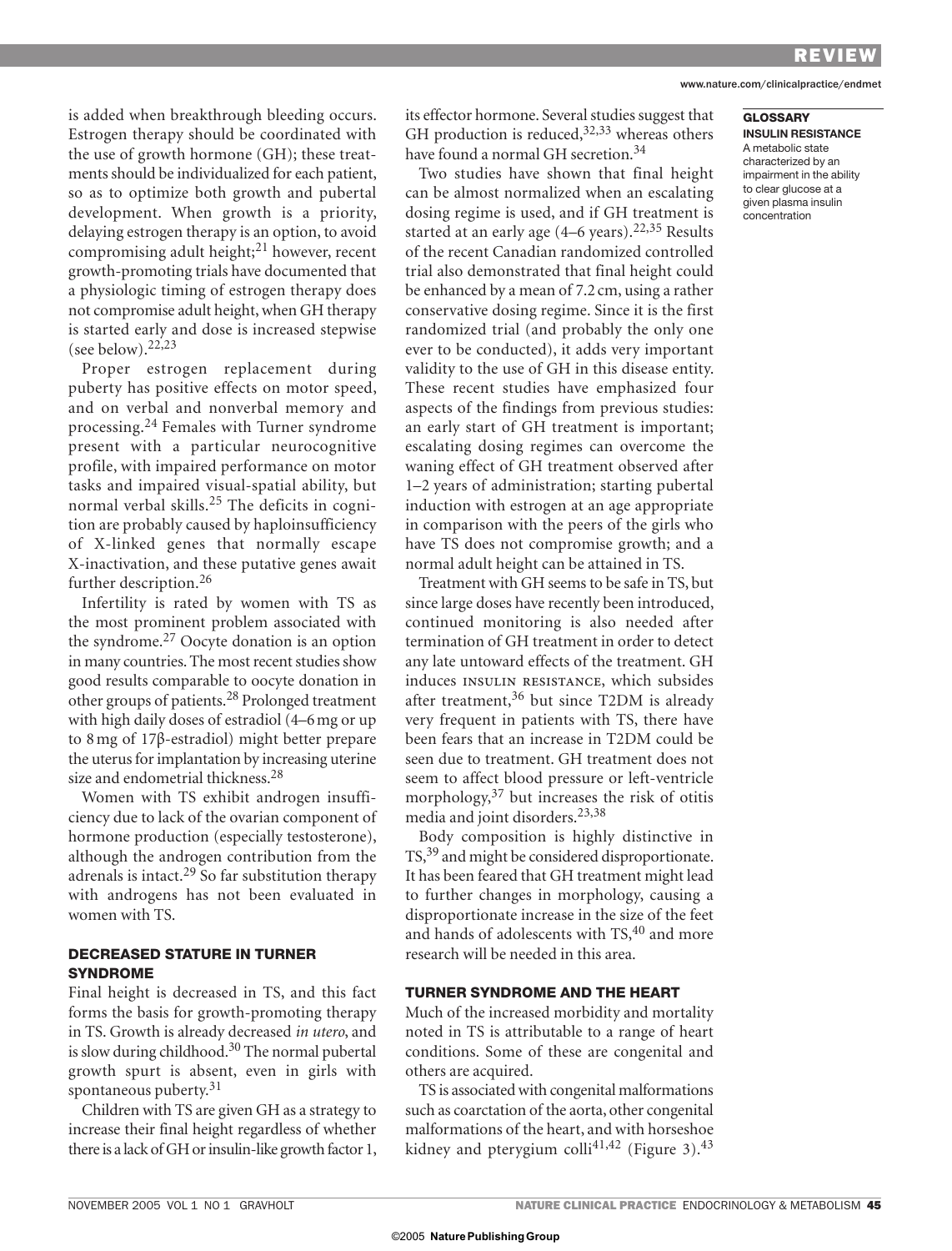#### www.nature.com/clinicalpractice/endmet



**Figure 3** Illustration showing the typical congenital cardiovascular malformations seen in Turner syndrome—coarctation of the aorta, and bicuspid aortic valves, as well as the occurrence of aortic dilatation and dissection. Please note that presence of congenital malformations and/or systemic hypertension is not a prerequisite for the development of dilatation and dissection of the aorta.

## **GLOSSARY**

**MARFAN SYNDROME** Connective tissue disorder caused by fibrillin-1 gene mutation; risks include dilatation of the aortic root, and subsequent aortic dissection

The prevalence and the nature of cardiovascular malformations have been described in several studies (Table 1), and, overall, these malformations are present in at least 25% of patients with TS. The malformations predominantly involve the vessels of the left side of the heart, although right-sided malformations have also been documented; a recent study using MRI described partial anomalous pulmonary venous return (13%) and persistent left superior vena cava (13%), in addition to the well-known left-sided malformations.44 Malformations were present in 50% of the women. The cause of congenital heart defects in TS remains unknown.

A bicuspid aortic valve is the most common cardiovascular finding in TS, and is seen in 13–34% of patients, compared with only 1–2% of the general population. Coarctation of the aorta is present in 4–14% of all patients with TS. Most patients with aortic coarctation are diagnosed early, because of the relative severity of the condition. Other malformations affecting the valves have also been reported (Table 2).

An increased aortic-root diameter, which is a risk factor for developing aortic dilatation and later rupture, is often seen and probably depends primarily on blood pressure,  $45$  although other factors might also contribute. Prospective studies are needed in order to determine how the risk of aortic dissection can be reduced. Currently, the approach is to reduce blood pressure and monitor the aortic-root diameter.

More than 60 case reports of aortic dilatation or dissection, some of which were fatal, have been described.43 In most cases, associated risk factors were present. In the general population, risk factors for aortic dissection include systemic hypertension, congenital bicuspid aortic valves, and coarctation of the aorta.46 In the reported cases of aortic dissection in TS, the above mentioned risk factors are usually, but not always, known to be present.47 Currently, no biochemical or specific genetic abnormalities of the aortic wall have been identified in TS, but cystic medial necrosis, as found in MARFAN syndrome, has been described in some cases.

In addition to an increased frequency of aortic dilatation, the large arteries are also affected in TS. Baguet *et al*. found an increase in carotid intimal thickness, aortic augmentation index and pulse-wave velocity, findings that point towards both morphologic and functional abnormalities in the large arteries.<sup>48</sup> Aortic stiffness has also been found previously; this condition responds to treatment with female hormone replacement therapy (HRT).<sup>49</sup>

Pregnancy is a rare event in  $TS<sub>i</sub>$ <sup>50</sup> however, owing to an increasing number of egg donation programs, more patients can be expected to go through pregnancy in the future. Because of the pregnancy-associated changes in blood pressure and cardiac workload the risk of aortic dissection is likely to be increased. Successful, uneventful pregnancies have been reported; however, fatal and nonfatal maternal aortic dissections have also been described.<sup>51</sup>

Hypertension occurs early and with increased frequency in TS. Overall, 30% of children with TS are mildly hypertensive, 50% have an abnormal diurnal blood pressure profile,<sup>52</sup> and up to 50% of adult patients have clinical hypertension with an abnormal diurnal blood pressure profile.45,53 Treatment with HRT has been shown to induce a significant reduction in diastolic blood pressure.<sup>53</sup> The heart rate is uniformly increased in TS; this is only partly explained by a decreased exercise capacity.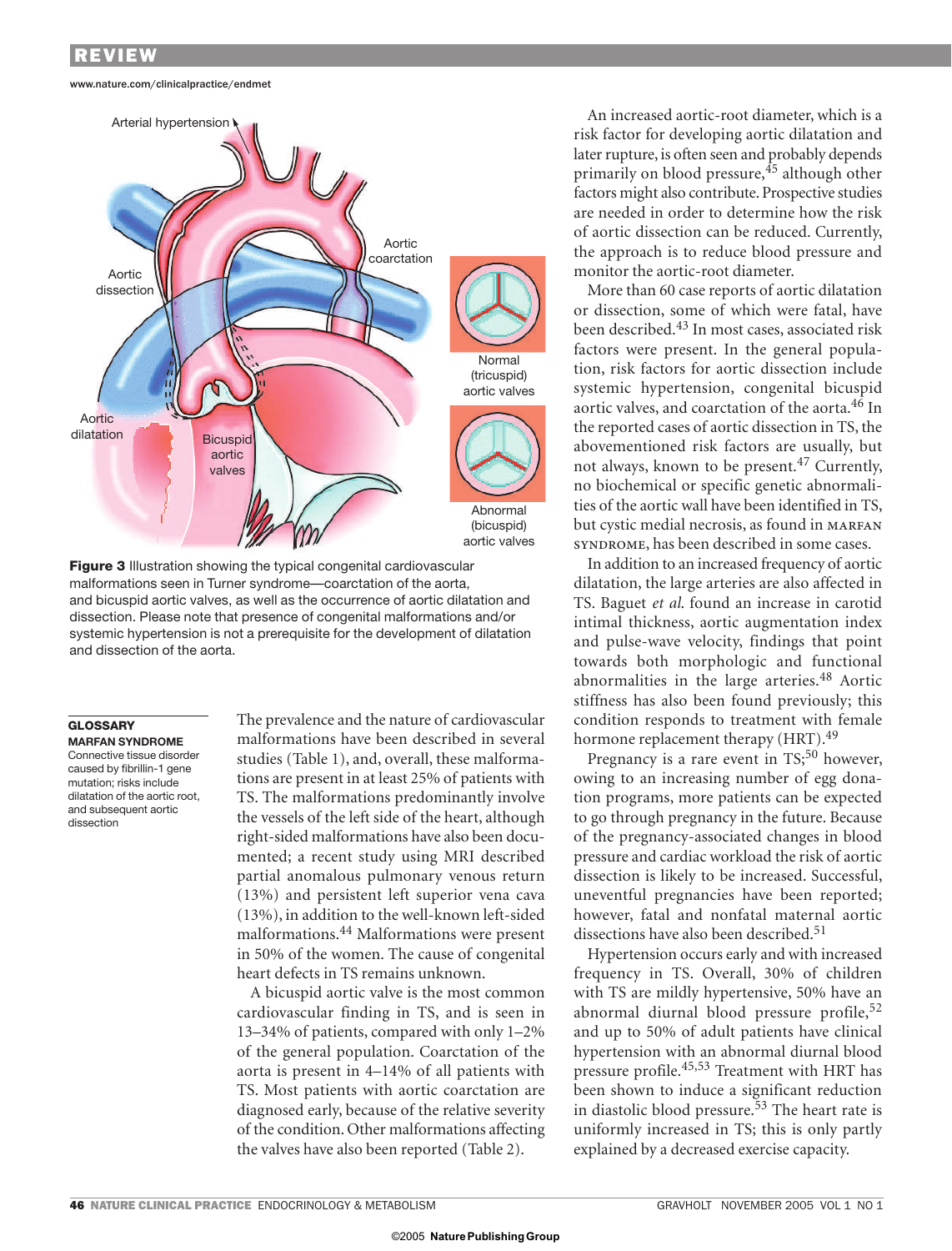**Table 2** Number and percentage of patients with congenital malformations in Turner syndrome, compiled from five studies with apparently unbiased inclusion of patients.

| <b>Malformation</b>                                                | Dawson-Falk<br>et al. <sup>41</sup> (n = 40) <sup>a</sup> | Gotzsche<br>et al. $42$<br>$(n=179)^{b}$ | Sybert <sup>43</sup><br>$(n=244)^{b}$ | <b>Mazzanti and</b><br>Cacciari <sup>80</sup><br>$(n = 594)^c$ | Ho et al. $44$<br>$(n=85)^d$ |
|--------------------------------------------------------------------|-----------------------------------------------------------|------------------------------------------|---------------------------------------|----------------------------------------------------------------|------------------------------|
| Coarctation of the aorta                                           | 5(12.5%)                                                  | 18 (10%)                                 | 34 (14%)                              | 41 (6.9%)                                                      | 10 (12%)                     |
| Dilated ascending aorta                                            | 5(12.5%)                                                  |                                          |                                       | 17 (2.9%)                                                      |                              |
| Hypoplastic aortic arch                                            | 1(2.5%)                                                   |                                          |                                       |                                                                |                              |
| Bicuspid aortic valve                                              | 7 (17.5%)                                                 | 25 (14%)                                 | 33 (14%)                              | 74 (12.5%)                                                     |                              |
| Mitral-valve prolapse or regurgitation                             | 2(5%)                                                     | $1(0.6\%)$                               | 6(2%)                                 | 53 (8.9%)                                                      |                              |
| Interrupted inferior vena cava with continuation<br>of azygos vein | 1(2.5%)                                                   |                                          |                                       | -                                                              |                              |
| Cardiac dextroposition                                             | 1(2.5%)                                                   | $1(0.6\%)$                               |                                       |                                                                |                              |
| Aortic valve disease (stenosis and/or<br>incompetence)             |                                                           | 19 (11%)                                 | 14 (6%)                               | 19 (3.2%)                                                      |                              |
| Partial anomalous pulmonary venous drainage                        |                                                           | $1(0.6\%)$                               | $1(0.5\%)$                            | 17(2.9%)                                                       | 11 (13%)                     |
| Persistent left superior vena cava                                 | 2(5%)                                                     |                                          |                                       |                                                                | 11 (13%)                     |
| Ventricular septal defect                                          |                                                           |                                          |                                       | $3(0.5\%)$                                                     |                              |
| Atrioventricular septal defect                                     |                                                           |                                          | 12(5%)                                | $1(0.2\%)$                                                     |                              |
| Pulmonary valve abnormality (stenosis,<br>regurgitation)           |                                                           | 2(1%)                                    |                                       |                                                                |                              |
| Persistent ductus arteriosus                                       |                                                           | 2(1%)                                    | $1(0.5\%)$                            |                                                                |                              |

<sup>a</sup>Patients examined by MRI scan and echocardiography. <sup>b</sup>Patients only given clinical examination and echocardiography. <sup>c</sup>Patients given clinical examination, electrocardiogram, chest X-ray, and transthoracic echocardiography. <sup>d</sup>Patients examined by MRI scan only. "–", not reported.

Epidemiologic data point towards an increased frequency of ischemic heart disease (acute myocardial infarction and arteriosclerosis).<sup>9</sup> Abnormalities in lipid profiles have not been reported in most studies with an appropriate control population,<sup>54</sup> although one study reported a slightly atherogenic lipid profile.<sup>55</sup> Proinflammatory markers of atherosclerosis (e.g. C-reactive protein and interleukin-6) are increased in TS.<sup>56</sup>

No long-term studies have assessed the impact of HRT on the heart and its potential role in the increased mortality seen in TS. It might be speculated that HRT would have positive effects on aortic stiffness in the long term, <sup>49</sup> but any direct effect on the aortic wall has not been described. Many patients do not receive HRT during adulthood, and many adolescents are introduced to estrogens rather late, in order to achieve an increased adult height. Likewise, the question of when to stop HRT, if ever, is unresolved. Three major studies in postmenopausal women have shown that HRT should not be used in this population as primary or secondary intervention against cardiovascular disease,57,58 or as secondary intervention against strokes;59 however, the applicability of these studies to a population of women with TS is dubious, given the fundamental differences between postmenopausal women and women of the normal child-bearing age with TS.

A number of issues remain unresolved: the cardiovascular pathophysiology, especially during adulthood, is not described in any great detail; there are few long-term follow-up studies; it is not known how aggressively hypertension should be treated, and which drugs should be chosen as first-line therapy. The concept of aortic dilatation in particular needs to be dealt with in greater detail—for example, the impact on the aorta of antihypertensive treatment and the long-term use of HRT. Similarly, it is not known how dangerous child-bearing might be for women with TS.

A cardiovascular risk profile should be determined at diagnosis, during adolescence, and in adulthood, and the patient informed about the risks and benefits of GH and HRT. Patients should be seen by a cardiologist, and undergo echocardiography together with clinical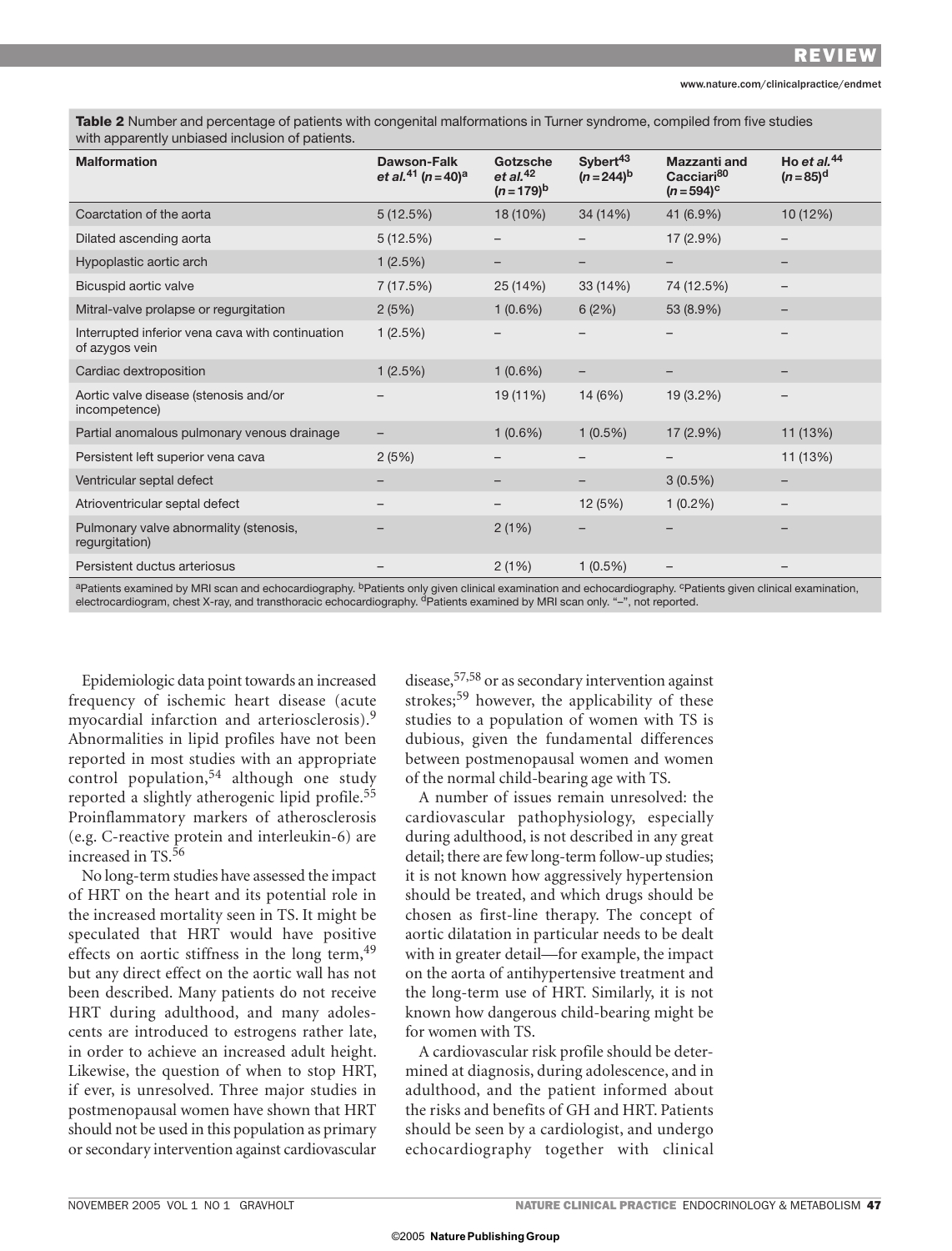www.nature.com/clinicalpractice/endmet

**Box 2** Clinical practice for patients with Turner syndrome, with respect to the heart and the great vessels.

Echocardiography should be performed in all patients at diagnosis. If this is normal, or near-normal, repeat echocardiography should then be performed in adolescence, in adulthood, and probably every 5 years thereafter. A close working relationship with a cardiologist with knowledge of Turner syndrome is of great value.

If congenital cardiac malformations are diagnosed, these should be dealt with appropriately (see text). This includes surgery, if deemed clinically necessary, regular clinical examinations (echocardiography, MRI scan, blood tests, blood pressure, etc.) and prophylaxis for infectious endocarditis (visits to the dentist, minor surgery, etc.).

The potential consequences of growth-hormone treatment should be evaluated.

The benefits and drawbacks of hormone replacement therapy should be discussed with the patient at a relevant age. At present hormone replacement therapy is recommended.

There should be evaluation of the aorta, with emphasis on aortic dilatation and the subsequent risk of aortic dissection.

Cardiac monitoring should take place prior to assisted reproductive therapy or unassisted pregnancy, and during pregnancy.

The risk of ischemic heart disease should be discussed.

Blood pressure should be monitored at every visit to the physician.

examination (Box 2). It might be prudent to perform a new cardiovascular assessment when pubertal induction is taking place, as well as in adulthood.13 The potential effects of GH on the heart and great vessels should be discussed, as well as the consequences of HRT, and perhaps especially the consequences of not taking HRT. On the basis of the available literature, HRT is recommended during adulthood. The unsolved problem of knowing which patients will eventually develop dilatation of the aorta, and thus be at great risk of later aortic dissection, leaves the patient and her physician in a situation where, at present, the only solution is periodic echocardiography. Currently, it is not known how frequently echocardiography (and/or MRI) should be performed. It is recommended to take precautionary steps before and during pregnancy, whether the pregnancy is medically assisted or not, with cardiac monitoring (heart auscultation, blood-pressure measurement, and echocardiography) being performed at regular intervals. MRI should only be performed as part of cardiac monitoring during pregnancy on vital indication.

## **GASTROENTEROLOGY AND HEPATOLOGY**

Increased levels of liver enzymes, especially alkaline phosphatase, alanine–aspartase aminotransferase and γ-glutamyl transferase (markers of hepatic injury or cell turnover) are very frequent in  $TS<sub>0</sub><sup>60</sup>$  whereas bilirubin excretion and co agulation parameters are within the normal range in most cases

In a recent study of liver biopsies in 27 women with TS, taken because of persistently elevated liver tests,  $61$  multiple abnormalities were found; these included marked nodular regenerative hyperplasia  $(n=6)$ , multiple focal nodular hyperplasia  $(n=2)$ , and cirrhosis  $(n=2)$ , in some cases associated with obliterative portal venopathy. Other patients showed moderate changes, including portal fibrosis, inflammatory infiltrates, and non-alcoholic fatty liver disease. The authors conclude that the main causes of liver abnormalities in TS are vascular disorders, thought to be congenital in origin, and nonalcoholic fatty liver disease. Signs of liver toxicity resulting from concomitant estrogen therapy were absent. The study is important for several reasons: it is the largest; it includes liver biopsies as well as thorough evaluation of other causes of liver disease; it excludes viral, autoimmune and alcoholic causes; and it excludes estrogen therapy as an etiologic agent in the liver abnormalities. Studies have actually shown that treatment with HRT tends to normalize measures of liver function.<sup>62,63</sup>

Inflammatory bowel disease (IBD) also seems to occur more frequently in TS  $(2-3\%)$ , <sup>64</sup> and should be particularly suspected in girls that do not respond to GH therapy. Celiac disease is present in 8% of patients, according to an Italian study,  $65$  and is also a potential cause of growth stunting. The usual guidelines should be followed for IBD and celiac disease.

## **GLUCOSE METABOLISM AND TYPE 2 DIABETES**

Many girls and women with TS exhibit impaired glucose intolerance (present in about 50% of adult women) during an oral glucose tolerance test, and many develop T2DM.<sup>9,53</sup> Most patients with TS have normal fasting glucose and insulin levels before developing T2DM, and the data point towards a primary β-cell failure during glucose loading,  $53,66$  rather than insulin resistance as the initial defect that eventually leads to overt diabetes. This propensity to develop T2DM is related to low maximal oxygen uptake,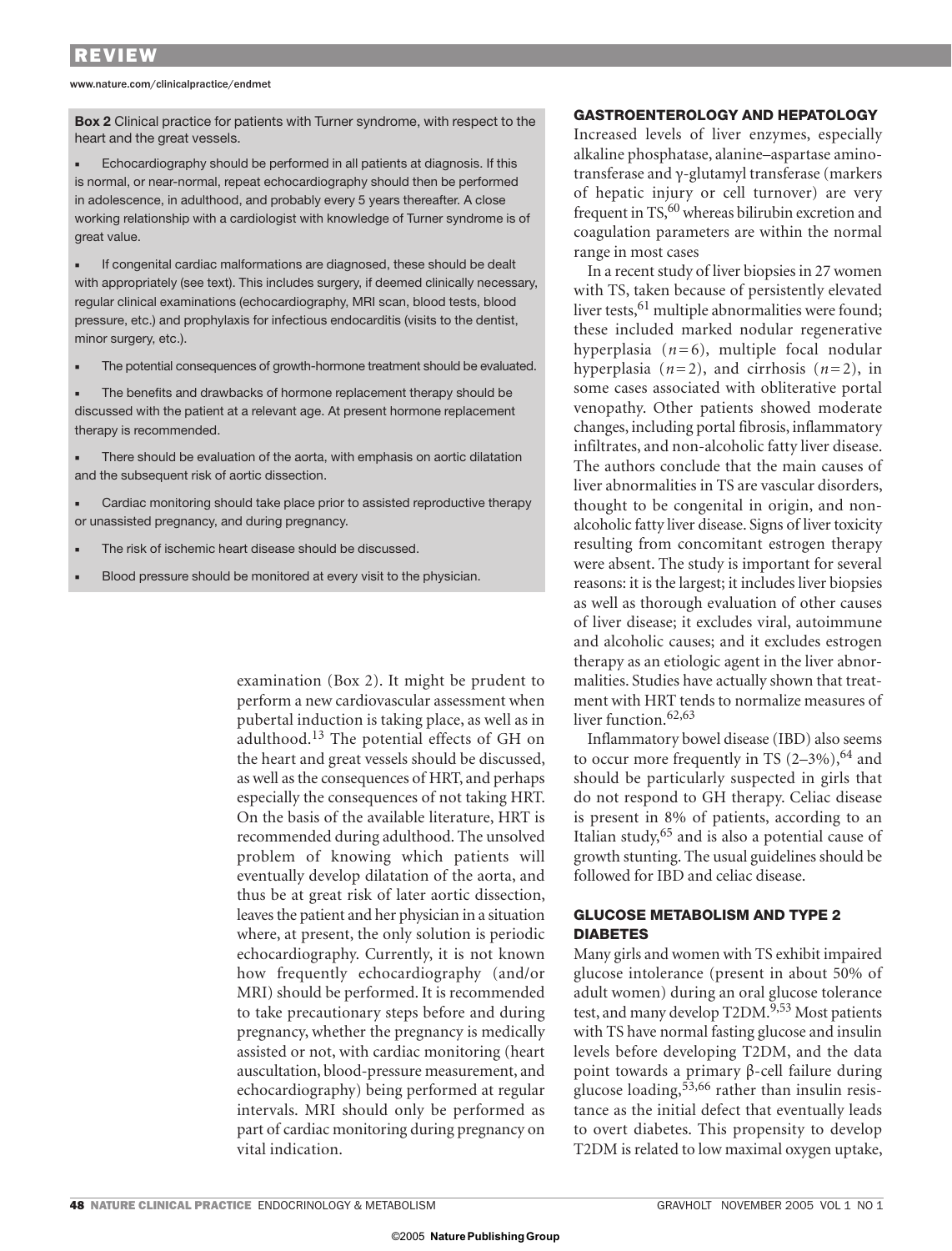www.nature.com/clinicalpractice/endmet

as shown during ergometer testing, and many women with TS have a low level of physical activity.53,54 Whether low activity is an intrinsic part of the syndrome, or rather a consequence of 'being different', is presently unclear.

We have also found an increased frequency of type 1 diabetes in a register-based epidemiologic study, $9$  a finding that has so far not been confirmed by others; however, clinical experience supports our finding.

Treatment of diabetes in TS is no different than in other diabetic conditions, and since many women with TS are obese, drugs such as metformin and thiazolidinediones are preferred as initial treatment, although many patients will progress to using insulin.

## **DISEASES OF THE BONE**

Peak bone mass depends on a number of factors, such as genetic background, nutrition, physical activity, local growth factors, and a number of hormones. In TS, estradiol secretion is clearly deficient during childhood and adolescence.<sup>67</sup> Children, and younger and middle-aged adult patients, with TS have low BMD.<sup>68,69</sup> Studies show that fracture risk is increased (Figure 4),  $9,70,71$  pointing towards a clinical consequence of the decreased BMD. HRT is considered crucial to avoid a rapid decrease in BMD, and to induce maximal peak bone mass in adolescents and young adults.68 This is supported by longitudinal studies of estrogendeficient and estrogen-replete adolescents with TS. Patients with spontaneous menstruation had normal BMD, whereas patients without menstruation had reduced BMD.<sup>72</sup>

A 3-year longitudinal study of 21 women with TS (aged 20–40 years) that compared iliac crest biopsies taken before and 3 years after treatment with HRT showed compelling effects of estrogen on bone. Treatment consisted of estradiol implants and cyclic oral gestagen,<sup>73</sup> resulting in estradiol levels comparable to levels in premenopausal women, and considerably higher than levels achieved with regimens used hitherto (2 mg oral estradiol or equivalent transdermal doses). Bone biopsies pointed towards an anabolic effect of estradiol on the skeleton in young women with TS.73 Further, GH might improve BMD. In a recent 7-year study with GH treatment given at three different doses, BMD increased in a dose-dependent manner.<sup>74</sup> However, estrogen was added after 4 years of GH treatment, and it is difficult to differentiate



**Figure 4** Site-specific risk of fractures expressed as relative risk (RR). $5$  The overall RR for fractures is 2.18a. aStatistical significance (*P* <0.05). Adapted from Gravholt *et al*. 9

between the individual effects of GH and estrogen in this study.

No studies (either follow-up or intervention studies) of the effect of estradiol over the very long term have been published. There is a definite need for such studies to determine the ideal treatment regimen during adolescence in order to achieve two goals: attaining maximal peak bone mass and maintaining BMD without compromising adult height; and, with appropriate timing of pubertal induction, to achieve appropriate secondary sex characteristics. Furthermore, the dosage of estrogen during adult life has to be determined.

#### **THYROID DISORDERS**

Thyroid dysfunction is common in TS.<sup>75</sup> Hypothyroidism is frequent, eventually developing in as many as 30% of TS patients, and thyroid antibody formation is even more frequent. A recent study showed a considerable increase in new cases of hypothyroidism during a 5-year follow-up period.76 The treatment of hypothyroidism follows normal guidelines.

It remains an enigma why so many TS patients suffer from diseases related to autoimmunity, and the cause of this grossly increased risk of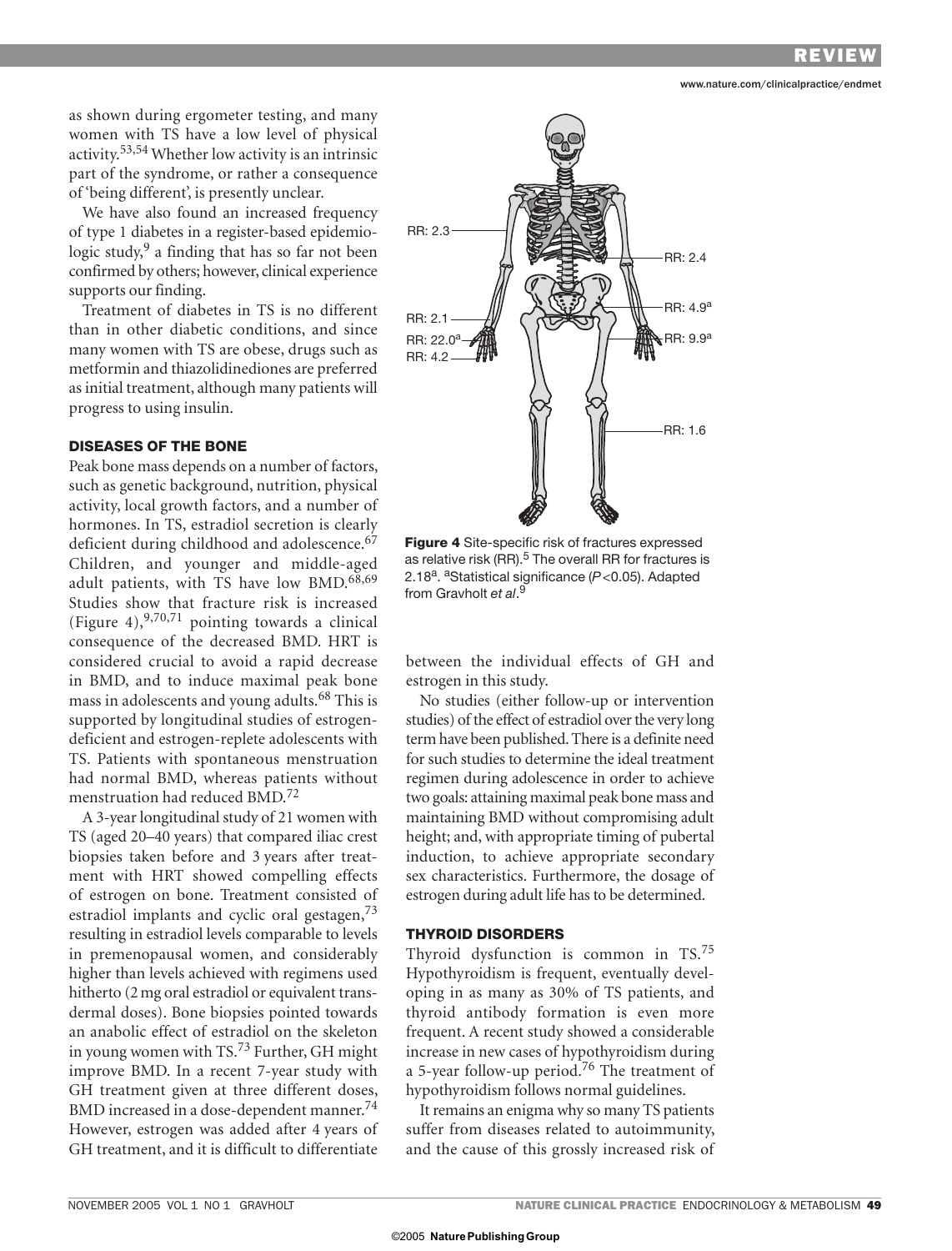www.nature.com/clinicalpractice/endmet

**Box 3** Suggested clinical outpatient program for patients with Turner syndrome.

## **Baseline**

Karyotype Renal and pelvic ultrasound Echocardiography Thyroid status and antibodies Celiac screen **Gonadotropins** Renal and liver function Bone densitometry (dual energy X-ray absorptiometry scan)

#### **Annual**

Physical examination, including blood pressure and heart auscultation Thyroid function Body composition status (BMI  $<$  25 kg/m<sup>2</sup>), including physical exercise and diet instruction Fasting lipids Fasting blood glucose Renal and liver function

#### **Every 3–5 years**

Echocardiography Bone densitometry (dual energy X-ray absorptiometry scan) Audiogram Celiac screen Thyroid antibodies (thyroid peroxidase)

autoimmune diseases, including celiac disease, and diabetes (see above) is unknown; a genetic basis seems probable, although it is not documented. GH treatment does not increase the frequency of autoantibody production.

## **CONCLUSIONS**

In summary, care of the patient with TS involves assessment of glucose metabolism, weight, thyroid function, bone metabolism, blood pressure, liver function, and cardiovascular status (Box 3). Estrogen deficiency should be treated, preferably with natural estrogens and a gestagen.

Knowledge concerning TS is still very limited—the syndrome is only seen infrequently by most clinicians, and patients typically have a range of questions related to the syndrome at first consultation. Patients with TS need comprehensive care, preferably from a centralized, multidisciplinary team that incorporates cardiology, gynecology (including a fertility clinic), otorhinology, ophthalmology and gastroenterology. This care can best be provided by an outpatient clinic with special emphasis on TS.

#### **KEY POINTS**

Turner syndrome is often diagnosed late with a median delay of 15 years

Short stature can be treated with growth hormone and a considerable increase in final height can be achieved

Ovarian insufficiency from adolescence is present in most patients and should be treated with hormone replacement therapy

Early detection of a number of diseases is possible, but requires continued surveillance

Heart conditions are often seen and should be screened for

A specialized, multidisciplinary team should take care of adolescents and adults with Turner syndrome in order to improve early detection and treatment of associated disorders

#### **References**

- 1 Ogata T *et al.* (1995) Turner syndrome and female sex chromosome aberrations: deduction of the principal factors involved in the development of clinical features. *Hum Genet* **95:** 607–629
- 2 Gravholt CH *et al.* (1996) Prenatal and postnatal prevalence of Turner's syndrome: a registry study. *BMJ* **312:** 16–21
- 3 Ellison JW *et al.* (1997) PHOG, a candidate gene for involvement in the short stature of Turner syndrome. *Hum Mol Genet* **6:** 1341–1347
- 4 Rao E *et al.* (1997) Pseudoautosomal deletions encompassing a novel homeobox gene cause growth failure in idiopathic short stature and Turner syndrome. *Nat Genet* **16:** 54–63
- 5 Hook EB *et al.* (1983) The distribution of chromosomal genotypes associated with Turner's syndrome: livebirth prevalence rates and evidence for diminished fetal mortality and severity in genotypes associated with structural X abnormalities or mosaicism. *Hum Genet* **64:** 24–27
- 6 Baena N *et al.* (2004) Turner syndrome: evaluation of prenatal diagnosis in 19 European registries. *Am J Med Genet A* **129:** 16–20
- 7 Nielsen J *et al.* (1991) Chromosome abnormalities found among 34,910 newborn children: results from a 13-year incidence study in Arhus, Denmark. *Hum Genet* **87:** 81–83
- 8 Savendahl L *et al.* (2000) Delayed diagnoses of Turner's syndrome: proposed guidelines for change. *J Pediatr* **137:** 455–459
- 9 Gravholt CH *et al.* (1998) Morbidity in Turner syndrome. *J Clin Epidemiol* **51:** 147–158
- 10 Hasle H *et al.* (1996) Occurrence of cancer in women with Turner syndrome. *Br J Cancer* **73:** 1156–1159
- 11 Swerdlow AJ *et al.* (2001) Mortality and cancer incidence in persons with numerical sex chromosome abnormalities: a cohort study. *Ann Hum Genet* **65:** 177–188
- 12 Price WH *et al.* (1986) Mortality ratios, life expectancy, and causes of death in patients with Turner's syndrome. *J Epidemiol Community Health* **40:** 97–102
- 13 Saenger P *et al.* (2001) Recommendations for the diagnosis and management of Turner syndrome. *J Clin Endocrinol Metab* **86:** 3061–3069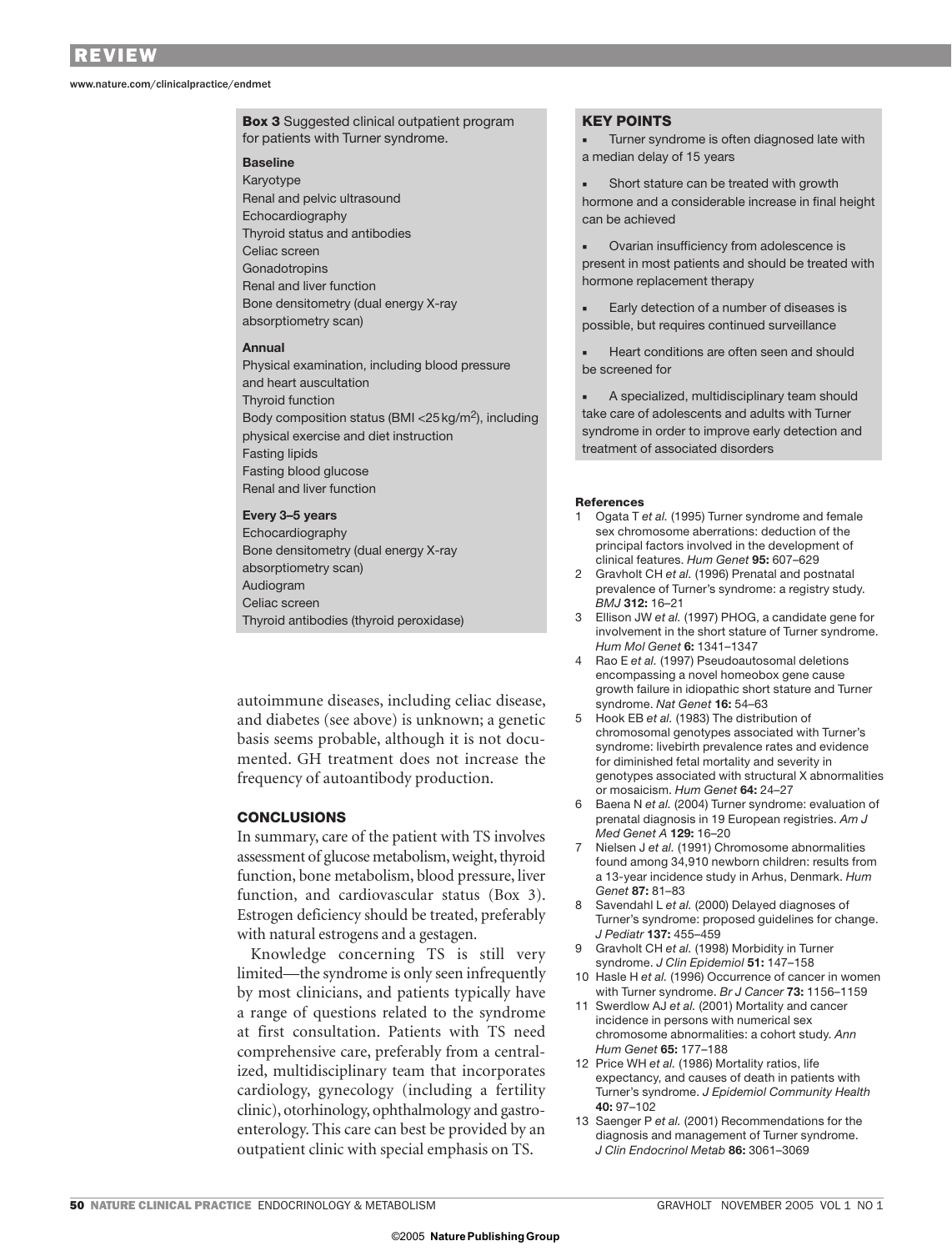www.nature.com/clinicalpractice/endmet

- 14 Carr DH *et al.* (1968) Germ cells in the ovaries of XO female infants. *Am J Clin Pathol* **49:** 521–526
- 15 Conte FA *et al.* (1975) A diphasic pattern of gonadotropin secretion in patients with the syndrome of gonadal dysgenesis. *J Clin Endocrinol Metab* **40:** 670–674
- 16 Pasquino AM *et al.* (1997) Spontaneous pubertal development in Turner's syndrome. Italian Study Group for Turner's Syndrome. *J Clin Endocrinol Metab* **82:** 1810–1813
- 17 Hreinsson JG *et al.* (2002) Follicles are found in the ovaries of adolescent girls with Turner's syndrome. *J Clin Endocrinol Metab* **87:** 3618–3623
- 18 Tilly JL (2001) Commuting the death sentence: how oocytes strive to survive. *Nat Rev Mol Cell Biol* **2:**  838–848
- 19 Spaczynski RZ *et al.* (2005) Insulin and insulin-like growth factors inhibit and luteinizing hormone augments ovarian theca-interstitial cell apoptosis. *Mol Hum Reprod* **11:** 319–324
- 20 Hovatta O (1999) Pregnancies in women with Turner's syndrome. *Ann Med* **31:** 106–110
- 21 Chernausek SD *et al.* (2000) Growth hormone therapy of Turner syndrome: the impact of age of estrogen replacement on final height. Genentech, Inc., Collaborative Study Group. *J Clin Endocrinol Metab* **85:** 2439–2445
- 22 Van Pareren YK *et al.* (2003) Final height in girls with Turner syndrome after long-term growth hormone treatment in three dosages and low dose estrogens. *J Clin Endocrinol Metab* **88:** 1119–1125
- 23 Stephure DK *et al.* (2005) Impact of growth hormone supplementation on adult height in Turner syndrome: results of the Canadian randomized controlled trial. *J Clin Endocrinol Metab* **90:** 3360–3366
- 24 Ross JL *et al.* (2000) Use of estrogen in young girls with Turner syndrome: effects on memory. *Neurology* **54:** 164–170
- 25 Rovet J (2004) Turner syndrome: a review of genetic and hormonal influences on neuropsychological functioning. *Neuropsychol Dev Cogn C Child Neuropsychol* **10:** 262–279
- 26 Skuse DH (2005) X-linked genes and mental functioning. *Hum Mol Genet* **14 (Suppl 1):**  R27–R32
- 27 Sylven L *et al.* (1993) Life with Turner's syndrome—a psychosocial report from 22 middle-aged women. *Acta Endocrinol (Copenh)* **129:** 188–194
- 28 Foudila T *et al.* (1999) Turner's syndrome and pregnancies after oocyte donation. *Hum Reprod* **14:** 532–535
- 29 Gravholt CH *et al.* (1999) Low androgen levels in adult Turner syndrome: influence of female sex hormones and growth hormone status. *Clin Endocrinol (Oxf)* **50:** 791–800
- 30 Davenport ML *et al.* (2002) Growth failure in early life: an important manifestation of Turner syndrome. *Horm Res* **57:** 157–164
- 31 Lyon AJ *et al.* (1985) Growth curve for girls with Turner syndrome. *Arch Dis Child* **60:** 932–935
- 32 Ross JL *et al.* (1985) Growth hormone secretory dynamics in Turner syndrome. *J Pediatr* **106:**  202–206
- 33 Zadik Z *et al.* (1992) Assessment of growth hormone (GH) axis in Turner's syndrome using 24-hour integrated concentrations of GH, insulin-like growth factor-I, plasma GH-binding activity, GH binding to IM9 cells, and GH response to pharmacological stimulation. *J Clin Endocrinol Metab* **75:**  412–416
- 34 Lanes R *et al.* (1990) Growth hormone secretion in pubertal age patients with Turner's syndrome. *J Clin Endocrinol Metab* **71:** 770–772
- 35 Carel JC *et al.* (1998) Near normalization of final height with adapted doses of growth hormone in Turner's syndrome. *J Clin Endocrinol Metab* **83:** 1462–1466
- 36 Sas T *et al.* (2000) Carbohydrate metabolism during growth hormone treatment and after discontinuation of growth hormone treatment in girls with Turner syndrome treated with once or twice daily growth hormone injections. *Clin Endocrinol (Oxf)* **52:** 741–747
- 37 Sas TC *et al.* (1999) The effects of long-term growth hormone treatment on cardiac left ventricular dimensions and blood pressure in girls with Turner's syndrome. *J Pediatr* **135:** 470–476
- 38 Quigley CA *et al.* (2002) Growth hormone and low dose estrogen in Turner syndrome: results of a United States multi-center trial to near-final height. *J Clin Endocrinol Metab* **87:** 2033–2041
- 39 Gravholt CH *et al.* (1997) Reference values for body proportions and body composition in adult women with Turner's syndrome. *Am J Med Genet* **72:** 403–408
- 40 Sas TC *et al.* (1999) Body proportions during longterm growth hormone treatment in girls with Turner syndrome participating in a randomized doseresponse trial. *J Clin Endocrinol Metab* **84:** 4622–4628
- 41 Dawson-Falk KL *et al.* (1992) Cardiovascular evaluation in Turner syndrome: utility of MR imaging. *Australas Radiol* **36:** 204–209
- 42 Gotzsche CO *et al.* (1994) Prevalence of cardiovascular malformations and association with karyotypes in Turner's syndrome. *Arch Dis Child* **71:**  433–436
- 43 Sybert VP (online January 1998) Cardiovascular malformations and complications in Turner syndrome. [http://pediatrics.aappublications.org/cgi/content/ full/101/1/e11] (Accessed 20 September 2005)
- 44 Ho VB *et al.* (2004) Major vascular anomalies in Turner syndrome: prevalence and magnetic resonance angiographic features. *Circulation* **110:**  1694–1700
- 45 Elsheikh M *et al.* (2001) Hypertension is a major risk factor for aortic root dilatation in women with Turner's syndrome. *Clin Endocrinol (Oxf)* **54:** 69–73
- 46 Spittell PC *et al.* (1993) Clinical features and differential diagnosis of aortic dissection: experience with 236 cases (1980 through 1990). *Mayo Clin Proc*  **68:** 642–651
- 47 Lin AE *et al.* (online July 1998) Further delineation of aortic dilation, dissection, and rupture in patients with Turner syndrome. [http://www.pediatrics.org/ cgi/content/full/102/1/e12] (Accessed 20 September 2005)
- 48 Baguet JP *et al.* Structural and functional abnormalities of large arteries in Turner syndrome. *Heart,* in press
- 49 Elsheikh M *et al.* (2000) The effect of hormone replacement therapy on cardiovascular hemodynamics in women with Turner's syndrome. *J Clin Endocrinol Metab* **85:** 614–618
- 50 Birkebaek N *et al.* (2002) Fertility and pregnancy outcome in Danish women with Turner syndrome. *Clin Genet* **61:** 35–39
- 51 Beauchesne LM *et al.* (2001) Coarctation of the aorta: outcome of pregnancy*. J Am Coll Cardiol* **38:**  1728–1733
- 52 Nathwani NC *et al.* (2000) Blood pressure and Turner syndrome. *Clin Endocrinol (Oxf)* **52:** 363–370
- 53 Gravholt CH *et al.* (1998) Glucose metabolism, lipid metabolism, and cardiovascular risk factors in adult Turner syndrome: the impact of sex hormone replacement. *Diabetes Care* **21:** 1062–1070
- 54 Landin-Wilhelmsen K *et al.* (2001) Cardiac malformations and hypertension, but not metabolic risk factors, are common in Turner syndrome. *J Clin Endocrinol Metab* **86:** 4166–4170